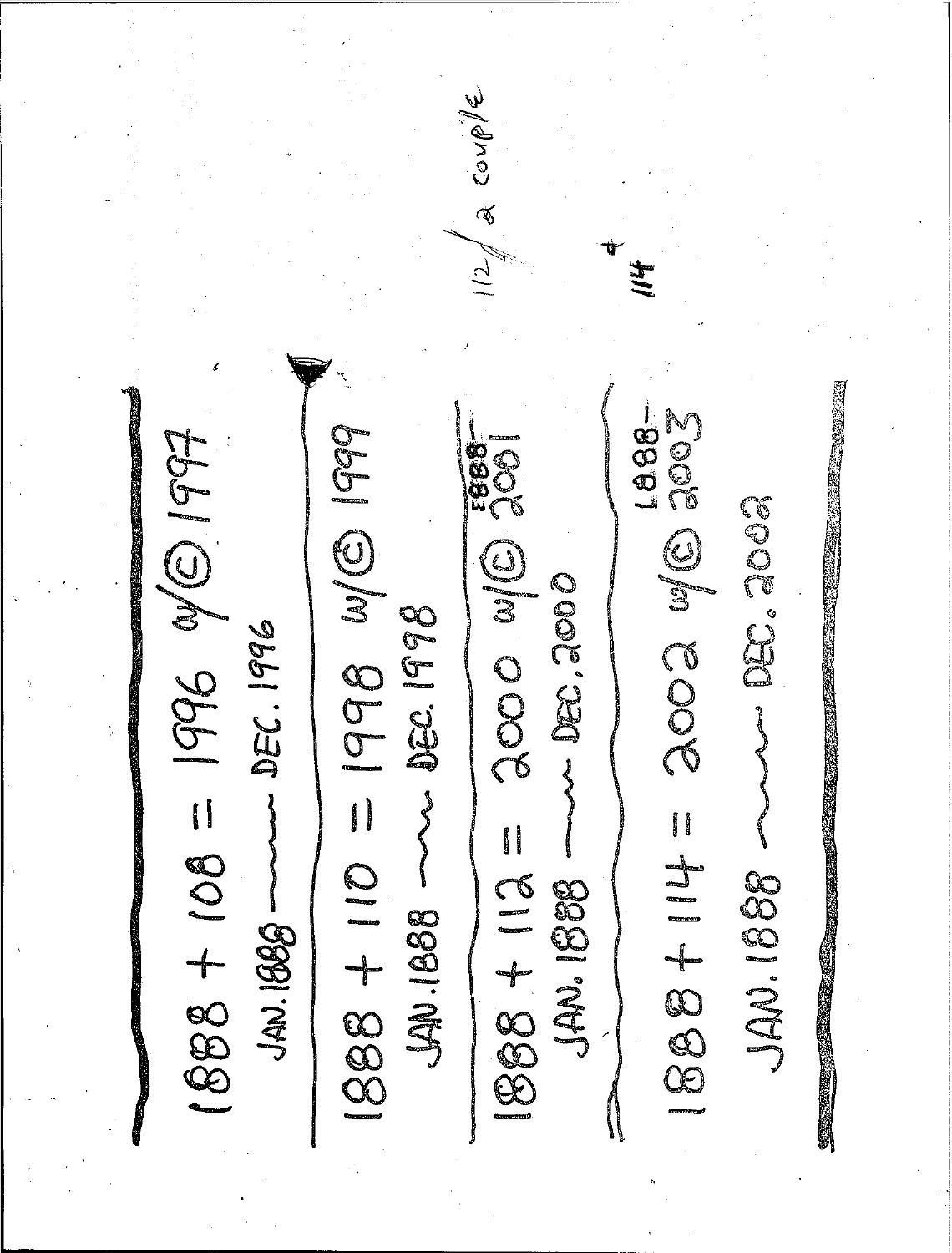patterns, population and economic trends, and world cultures. With highly accurate political, urban, regional, thematic, and ocean-floor maps, plus satellite images. Index has more than 140,000 place-names. Supersize: 12" x 18". 280 pp. Download and print free updated maps from our website. © 1999 #07528C **Regular (softcover)** \$125.00 **(Members** \$90.00) \*

#07529C **Deluxe (hardcover)** \$150.00 **(Members** \$125.00) \*



NGS EXCLUSIVE indicates a National Geographic Catalog Exclusive.

I:"

\* Recycled paper Printed in U.S.A.

Copyright  $\odot$  2001 National Geographic Society  $\Box$ 

de la característica